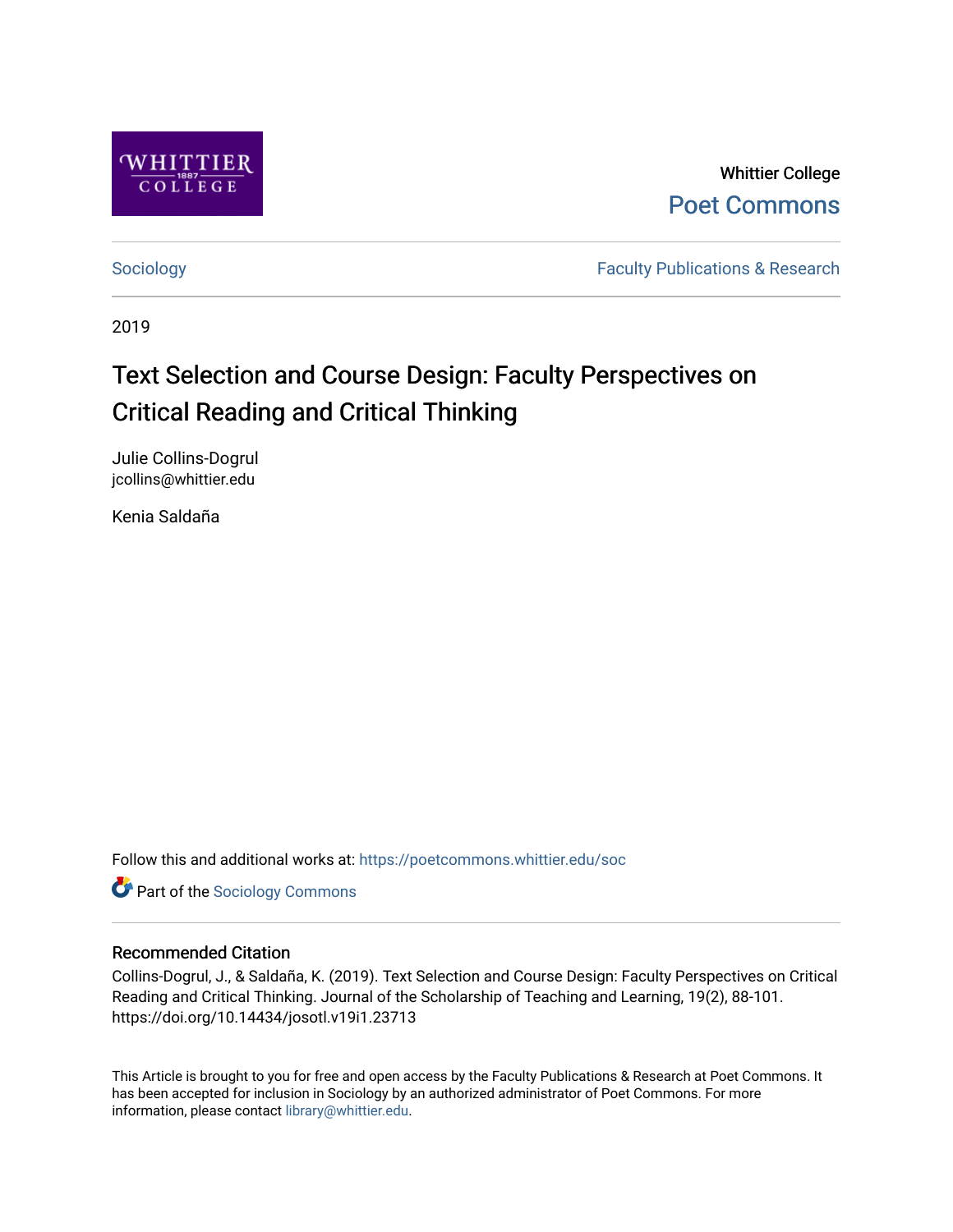# **Text Selection and Course Design: Faculty Perspectives on Critical Reading and Critical Thinking**

**Julie Collins-Dogrul**

Whittier College [jcollins@whittier.edu](mailto:jcollins@whittier.edu)

#### **Kenia Saldaña** Whittier College

*Abstract: This study of sociology faculty in twelve private colleges and universities compares teaching with textbooks and textbook alternatives in undergraduate classes. Faculty explain that textbooks provide a breadth of material that is organized and streamlined in a way that promotes consistency across instructors, facilitates content delivery to students with a range of abilities, and reduces course preparation time. Despite these benefits, faculty have a strong preference for textbook alternatives. Faculty argue that readings, like monographs and journal articles, develop students' critical reading and thinking skills. Additionally, when instructors design courses with alternative readings they engage their own critical reading and thinking, as they critique and synthesize the literature in their discipline in order to curate texts for the syllabus. We argue that teaching courses with alternative readings creates course experiences where students and faculty engage with a discipline together. Keywords: textbooks, critical thinking, critical reading, sociology, course design*

Texts are essential to course design. They shape how professors organize units, structure lectures, and assess learning. Despite the importance of choosing texts, systematic research concerned with why instructors choose textbooks or choose alternative readings is scarce. We surveyed thirty-six sociology professors at twelve small and medium private institutions to bring the pedagogy of choosing texts to the fore. This research asks, why do instructors choose textbooks, monographs, or other types of readings? How do instructors understand how the choice of one form of text or another shapes teaching and learning?

Our inductive qualitative analysis of open-ended survey interview questions, revealed that faculty view textbooks and their alternatives as fundamentally different. Faculty noted that textbooks had particular strengths, like providing a breadth of material that is organized and streamlined in a way that promotes consistency across instructors, ensuring that departmental learning objectives are achieved with a variety of instructors. They explained that the books facilitate content delivery to students with a range of abilities, and that textbooks reduce course preparation time for faculty. Still, the faculty in our study had a strong preference for teaching without textbooks.

Instructors saw alternatives to textbooks, like monographs and articles, as time-intensive to teach, but the best way to advance students' critical reading and thinking skills, a finding congruent with the academic literacy literature. In addition, instructors viewed the task of finding textbook alternatives as a way to engage their *own* critical reading and thinking skills in their teaching, a benefit rarely discussed in the literature. We argue that teaching courses with alternative readings creates a course experience where both students and faculty engage in evaluative reading and creative reasoning. Unfortunately, according to our participants, the conversations regarding course design around textbook alternatives are lacking on campus. The overwhelming majority of faculty in the study received no training or mentoring from their department or institution. Therefore, the paper concludes with advice from study participants for faculty interested in teaching with alternatives to textbooks*.*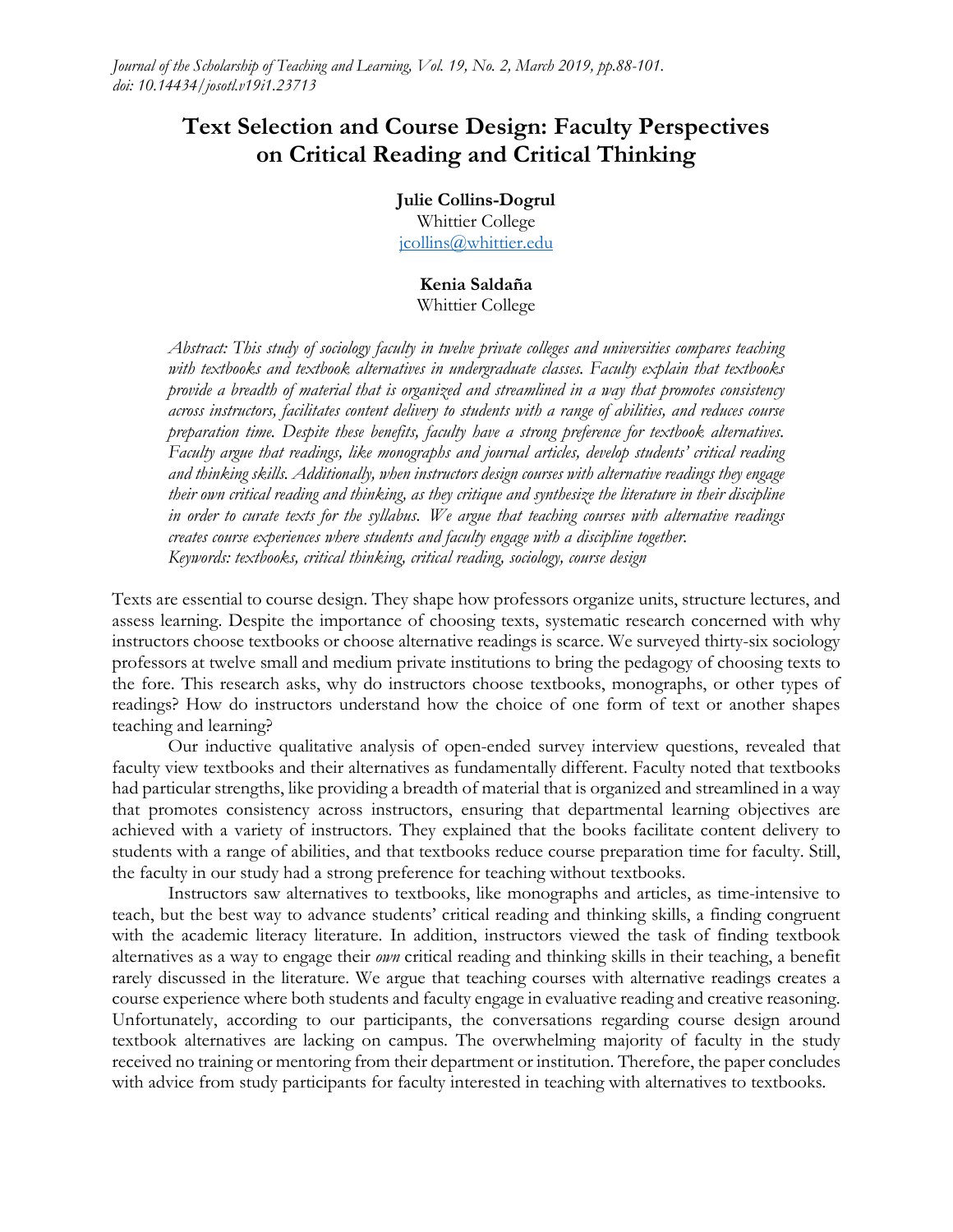#### **Literature Review**

#### *Textbooks and Learning*

One type of text that undergraduate students have extensive experience reading is the textbook. A nation-wide study of 2,711 faculty representing a full-range of educational institutions and disciplines found that 68% of US faculty required textbooks (Seaman & Seaman, 2017, p. 7). While textbooks have some benefits, including delivering extensive content in an image-rich format that students are familiar with, teaching and learning scholars tend to criticize this type of reading.

In sociology, complaining about undergraduate textbooks is a "venerable" (Schweingruber, 2005, p. 81) and "time honored" (Zipp, 2012, p. 307) tradition. For decades sociologists have critiqued textbooks as formulaic in structure and uniform in content, but while they lamented these shortcomings they explained that they are a product of professors wanting to reduce their course preparation time, students wanting easy readings, and publishers wanting a profit (Graham, 1988; Macionis, 1988; Ritzer, 1988). More recently scholars in sociology have analyzed textbooks to debate the foundation of knowledge in the discipline, often referred to as the "core" (Keith & Ender, 2004; Schweingruber, 2005). A current cleavage about teaching the core concerns whether instructors should prioritize content breadth or skill development (Ballantine et al., 2016; Greenwood & Howard, 2011). Many argue for both, but contend that textbooks tend to skim too much material because the primary goal of these books is to deliver as much content as possible (Ballantine et al., 2016; Greenwood & Howard, 2011; Zipp, 2012).

In other disciplines scholars argue that textbooks create a reading experience that bores students and reduces student engagement (Carnevele, 2006; Dardig, 2008; Shibley, Dunbar, Mysliwiec, & Dunbar, 2008). Part of the problem is that textbooks can reduce complexity in order to cover content in a way that is streamlined and accessible, giving little room for students to disagree or come up with original ideas (Pawan & Honeyford, 2009; Pugh, Pawan, & Antommarchi, 2000; Westhues, 1991). As Pawan and Honeyford (2009) explain, textbooks provide "an absolutist and passive approach to learning" because they do not invite students to read critically or personally define conclusions regarding content, instead they push students to accept the authority of external sources of knowledge (p. 27).

In sum, scholars in sociology and other disciplines identify problems with textbooks arguing that the books tend to be formulaic and over-simplified, which reduces student engagement and learning. The academic literacy scholarship reviewed below explains how alternative texts like journal articles and monographs, combined with active reading instruction, helps faculty teach students how to critically think and read in discipline specific ways.

#### *Critical Thinking and Critical Reading*

Academic literacy scholarship focuses on the particular ways of knowing and communicating within a discipline (Gee, 2010). This scholarship contends that areas of study have distinctive social and cultural practices that are reflected in textual styles and conventions, thus faculty need to teach students how to read assigned texts in particular courses and in particular majors (Gee, 2010; Van Camp & Van Camp, 2013). Importantly, the type of texts faculty assign, specifically textbooks or reading alternatives like journal articles and monographs, pose different opportunities for critical reading and more broadly, critical thinking.

It is commonly understood that critical thinking involves more than information recall about a body of knowledge. Rickles, Schneider, Slusser, Williams, and Zipp (2013) conceptualize critical thinking as a process that involves critical reasoning which is used to assess "the logical or empirical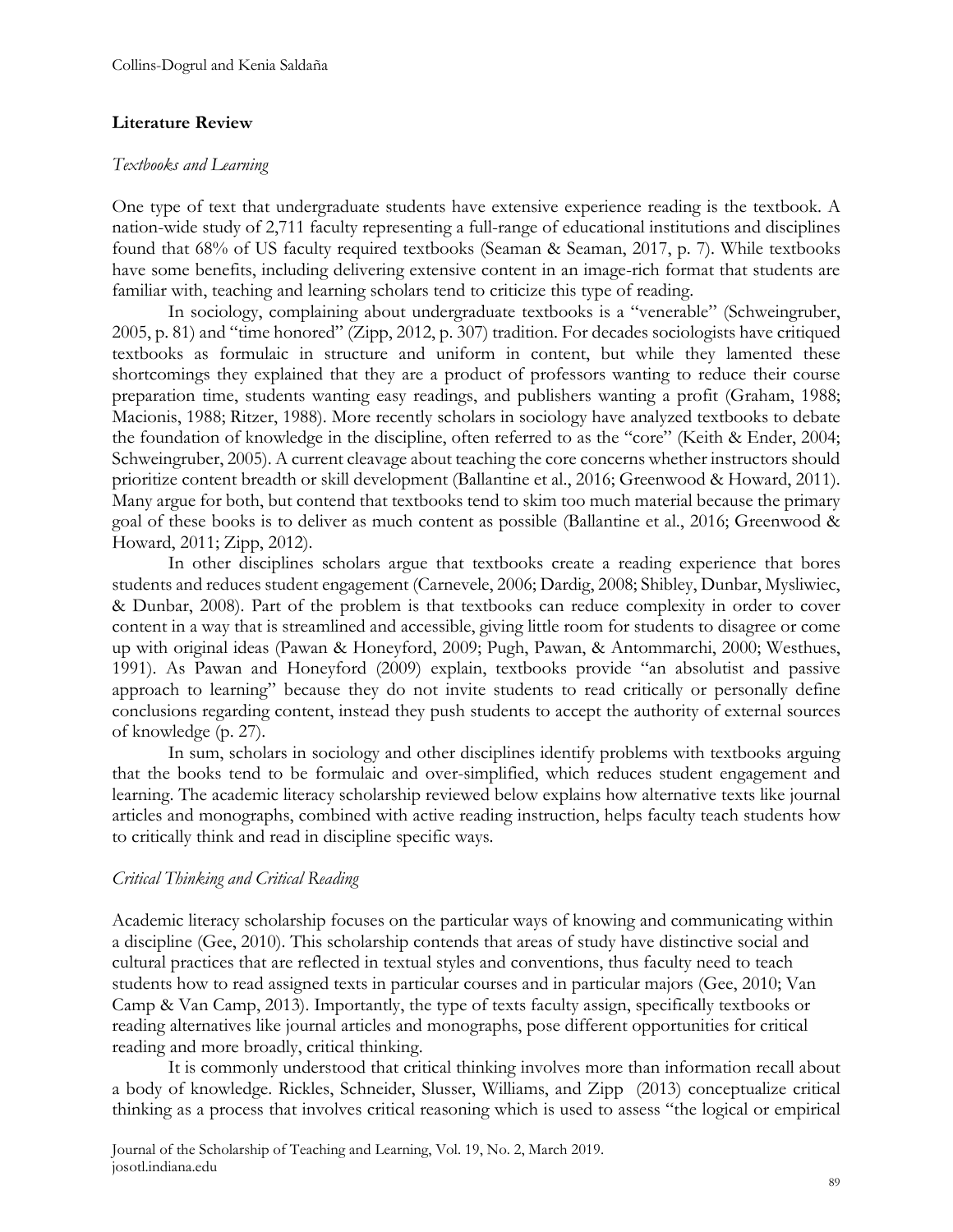sufficiency of a statement" and creative reasoning that "defends a logical and empirical statement that has been created" (p. 272). Faculty can improve student critical thinking skills by creating opportunities for students to assess thinking in the discipline (Broadbear, 2003). Broadbear (2003) argues that some types of assigned readings can advance this goal, as collections of complex texts can show expert disagreement, requiring students themselves to interpret and assess evidence, which promotes critical reasoning. Roberts and Roberts (2008) argue that this type of reading can also develop creative reasoning, where students read to construct their own arguments. Pugh, Pawan, and Antommarchi (2000) add that well-selected readings can be a platform from which instructors and students launch critical thinking in collaboration with each other (p. 25).

Simply assigning complex readings is insufficient. Professors need to actively teach undergraduates to read in order for them to develop academic literacy. Van Camp and Van Camp (2013) contend that professors mistakenly assume that students have college-level reading abilities. They conceptualize college-level reading as "critical reading," where a reader "can identify what a text does, and how" in order to evaluate the text and ultimately engage with it in their own thinking (Van Camp & Van Camp, 2013, p. 88). Evaluating a text and using a text to develop original thought are the critical reasoning and creative reasoning skills that together, comprise the Rickles et al. critical thinking conceptualization (2013). The concept critical reading does not duplicate the broader concept critical thinking. Critical reading brings attention to skills that are required to effectively critique and analyze texts. Critical reading then, functions as a building block for creating broader critical thinking outcomes, such as the ability to synthesize a literature, conduct original research, and write a research paper.

Professors can teach the skills needed to read and decipher difficult texts by providing scaffolding, learning tools, and regular assessments (Pugh et al., 2000). Multiple authors advise structured reading techniques that encourage students to slow down to ask and answer particular questions of the text they are engaged with (Keller, 2008; Macpherson Parrott & Cherry, 2011; Rautman, 2014; Roberts & Roberts, 2008; Williams, 2005). For example, regularly assigned small writing assignments that ask students to identify the thesis statement and supporting evidence in assigned texts promotes reading comprehension, critical reading, and student writing because students learn to model this style (Van Camp & Van Camp, 2013). Faculty can successfully develop student critical reading and critical thinking, but to do so they need to consciously work towards this goal in their course design, both through the selection of texts as well as teaching students how to critically read these texts.

Academic literacy scholarship contends that eschewing textbooks, and instead choosing more difficult texts that reflect norms in the discipline can develop student critical reading skills, which can lead to broader critical thinking learning outcomes. It is unclear whether this message has reached faculty. Most scholars in this area provide case studies focused on student data from their own courses that explain how particular assignments develop students' reading skills, critical thinking, and learning (Keller, 2008; Roberts & Roberts, 2008; Van Camp & Van Camp, 2013; Williams, 2005). The few studies that sample from a larger population of professors tend to be quantitative surveys about textbook adoption that are concerned with availability, new digital products, and cost, rather than learning outcomes like critical reading and thinking (Seaman & Seaman, 2017; Zogby International, 2004).

This study contributes to the literature by examining the text selection choices sociology faculty at multiple institutions make, and their perceptions of how their text choices influence their teaching and student learning. We find that faculty explanations of their teaching practices correspond to the literature. Faculty in our sample widely disparage textbooks and use alternative readings primarily to develop student critical reading and thinking skills. While the critical reading and thinking literature focuses on students, our focus on teachers reveals that faculty also value using alternatives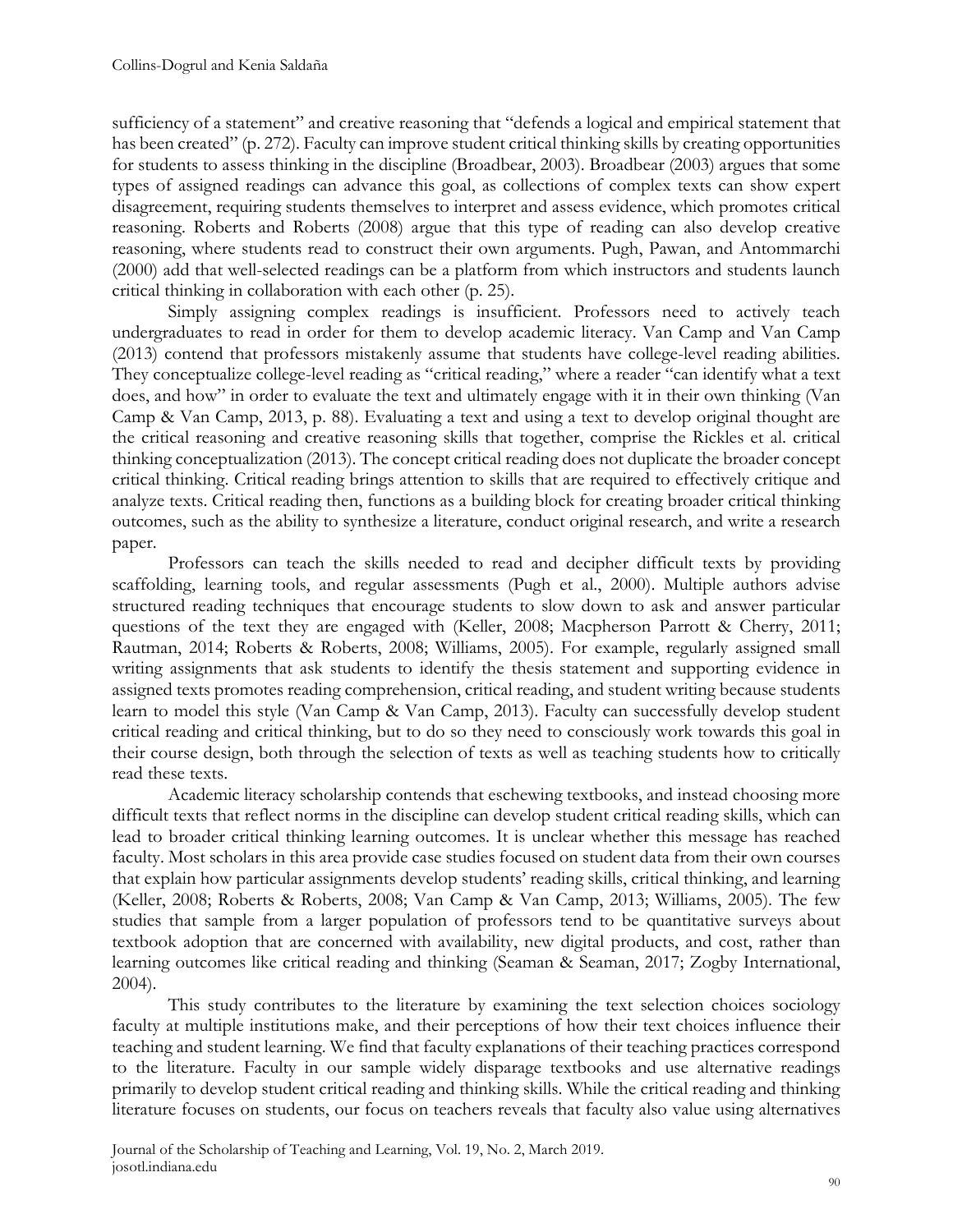to textbooks because reviewing and selecting scholarly texts in the discipline engages their *own* critical reading and thinking as they design and teach courses.

#### **Methods**

To research text selection practices and how faculty understand these choices we designed a survey that included both closed-ended questions which we compiled with descriptive statistics and openended questions that we analyzed using qualitative coding. The qualitative results are the analytical core of this study. According to scholarship on qualitative methodology, open-ended survey questions generate responses which can provide "a window into human experience" (Ryan & Bernard, 2000, p. 769). Our research design relies on multiple personal narratives, or first-person experienced-based accounts where faculty analyze the data afforded by day-to-day teaching and describe solutions to the problems they encounter (Weimer, 2016).

Because the majority US faculty use textbooks (Seaman & Seaman, 2017, p. 7), we designed the study to increase the likelihood that our sample included faculty that use alternatives to textbooks in their teaching. The study used non-random purposive sampling to identify a pool of sociology faculty who were likely to have text selection autonomy, to teach small to medium-sized classes (at or below 50 students), and be employed by institutions that prioritize teaching. Our focus on sociology instructors stems from our own location in this discipline and our desire to advance our own pedagogy through research. We began with a population of colleges and universities in one western state, then excluded large research universities since faculty are more likely to be research focused, public universities because they tend to have large class sizes, and community colleges because faculty are often required to choose from a pool of pre-selected textbooks. Sixteen private colleges and universities with sociology departments fit our criteria. We identified one hundred and sixty-five sociology professors of all ranks at these institutions. After three e-mailed invitations to join the study we achieved a 22.9% response rate, with a final sample of thirty-six instructors at twelve institutions. Twenty-two respondents taught at least one class with a textbook and fourteen taught all of their courses without them.

The institutions had average class-sizes ranging from ten to twenty-nine students, and their selectivity measured by acceptance rates ranged from 14% to 71%. The faculty in the sample all taught undergraduates and, as shown in Table 1, include lecturers, assistant, associate, and full professors, the majority of which were White and female.

| Sex              | $\boldsymbol{N}$ | Percentage |
|------------------|------------------|------------|
| Female           | 24               | 67%        |
| Male             | 11               | 31%        |
| No answer        | 1                | $3\%$      |
| Race/Ethnicity   |                  |            |
| African-American | 1                | $3\%$      |
| Latino           | 1                | $3\%$      |
| White            | 26               | 72%        |
| Asian            | 3                | 8%         |
| Other            | 3                | 8%         |
| No answer        | 2                | $6\%$      |

#### **Table 1. Survey Respondent Characteristics (N 36)**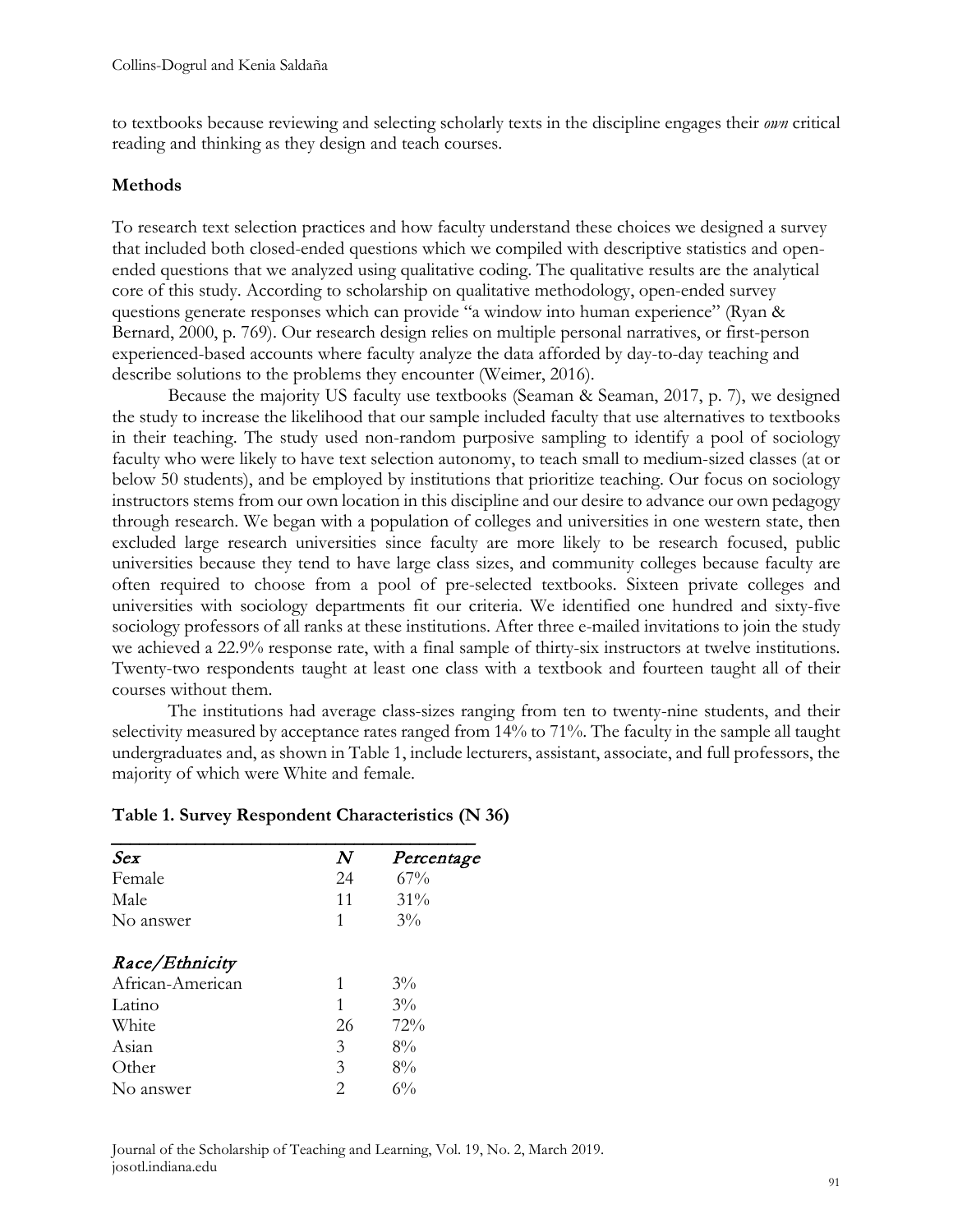| <b>Teaching Status</b> |    |        |
|------------------------|----|--------|
| Lecturer               | 6  | $17\%$ |
| Assistant professor    | 14 | 39%    |
| Associate professor    | 7  | 19%    |
| Full professor         | O) | 25%    |

Twenty-four professors in our sample attended liberal arts institutions when they were undergraduates, while twelve attended research universities. The faculty in the sample teach many different courses. The mean for distinct courses taught in the last five years was 6.1, and the range was from two to fifteen.

We pre-tested the survey questions with a small pilot using a convenience sample, resulting in some useful revisions. The final survey instrument included questions about text selection, benefits and costs for faculty and students, and instructor training. To reduce interviewer bias and improve reliability we took steps to ensure that we presented the research in a neutral way and avoided leading questions. In this vein we asked similar questions about teaching with textbooks and teaching with alternatives. For example, we asked about the benefits of textbooks as well as the benefits of using other types of texts. The survey was web-based, self-administered, and anonymous which increases the likelihood of honest responses (Neuman, 2006, p. 284). The open-ended questions allowed respondents to explain why they choose particular types of texts and how these choices shape course design, classroom teaching, and student learning. To analyze the responses we open-coded to inductively identify themes, which we compiled into a code book, then returned to the data to re-code using the code list (Ryan & Bernard, 2000).

The research has limitations. The sample is purposive. The results should not be generalized to the overall US faculty. The research does not assess student understandings of the connection between text choice and learning, or test student learning outcomes using quasi-experimental procedures. Instead, the research focuses on faculty. We explain, from a faculty point of view, why instructors choose certain types of texts and the outcomes of these choices.

### **Results**

The results section starts with the descriptive statistics we generated from the study's closed-ended questions about faculty text selection patterns and attitudes. Then, we present our qualitative analysis of the open-ended questions to explain why our respondents choose textbooks or their alternatives, identifying critical reading and critical thinking in both students and teachers as a key concern. Table 3 presents the critical reading and thinking analytic framework of the comparison of textbook oriented courses and courses using textbook alternatives. We finish with a section on implications for practice which covers course design, teaching reading, preparing lectures, and the expense of required readings.

#### *Faculty Text Selection Patterns and Attitudes*

Faculty use a variety of reading material in their courses and most combine different types of texts. Figure 1 shows that faculty in the study were most likely to assign journal articles and readers in their lower division courses and most likely to assign journal articles and monographs in their upper division courses.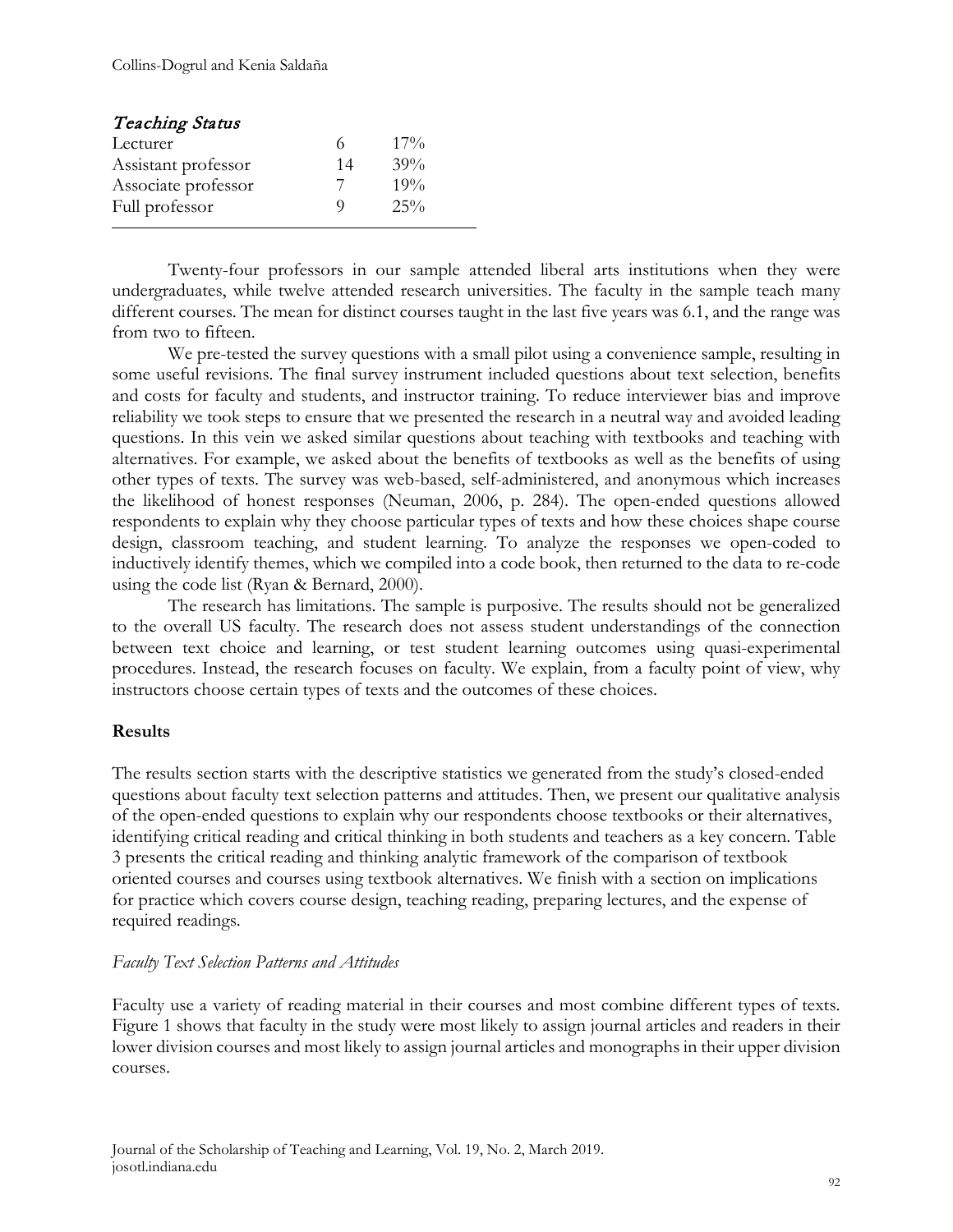

**Figure 1. Text Selection in Upper and Lower Division Courses**

Faculty were least likely to assign textbooks in all of their courses, not counting "other." Other reading sources used include newspaper and news-magazine articles, blogs, and specific book chapters. Faculty were more likely to assign readers and textbooks in lower division classes than upper division, demonstrating that faculty increase text complexity as students advance through the discipline. However, faculty commonly challenged lower division students with scholarly readings in their original published form, as shown by the inclusion of journal articles in 75% of lower division courses.

Faculty attitudes about student learning in courses with particular types of texts are shown in Table 2. We asked instructors to identify the type of course that best advances student learning. Many respondents thought courses with and without textbooks were equally beneficial, but more faculty identified courses without textbooks as better at advancing student learning, especially in upper division classes.

|                             |    | who see a women will word to put to complet that such an inter- |
|-----------------------------|----|-----------------------------------------------------------------|
| <b>Lower Division</b>       |    | %                                                               |
| A Course With a Textbook    |    | $17\%$                                                          |
| A Course Without a Textbook | 16 | $44\%$                                                          |
| Equal                       | 14 | 39%                                                             |
| <b>Upper Division</b>       |    |                                                                 |
| A Course With a Textbook    |    | $0\%$                                                           |
| A Course Without a Textbook | 26 | 72%                                                             |
| Equal                       | 10 | 28%                                                             |

**Table 2. Faculty attitudes about types of courses that best advance student learning**

No respondents believed that courses that use textbooks were the best choice for student learning in upper division classes, but 17% of instructors said textbooks were superior in lower division courses. In contrast, faculty were more likely to view courses without textbooks to be the best way to advance student learning, especially in upper division courses, with 72% of respondents taking this position. A fair number of respondents felt that courses with and without textbooks were both effective at advancing student learning, with 28% of respondents choosing "equal" for upper division courses and 39% choosing this response for lower division courses.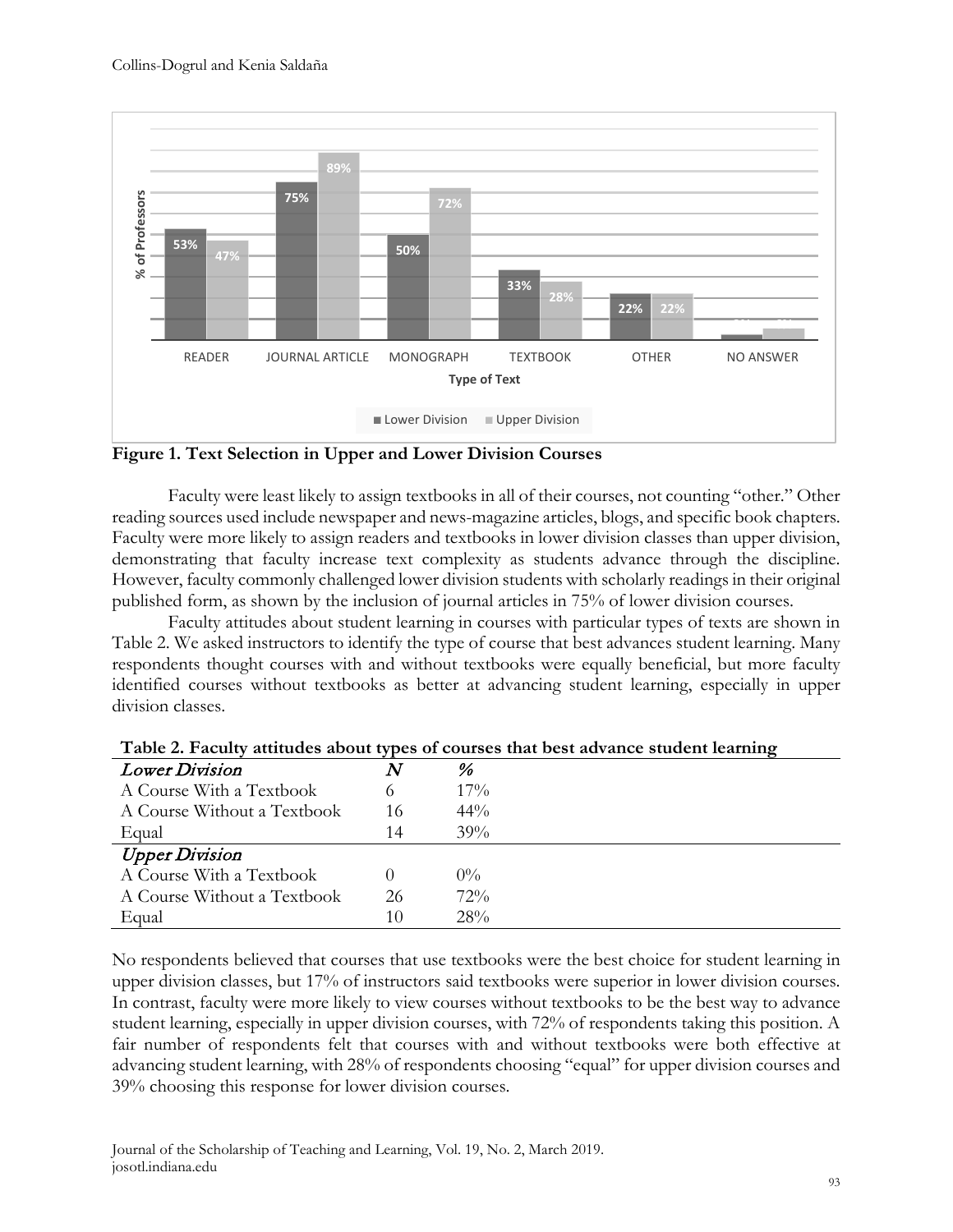#### *Explaining Text Selection Patterns and Attitudes: the Importance of Critical Thinking and Critical Reading*

Our primary research goal was to understand how faculty see the relationship between text selection, teaching, and learning, therefore we asked faculty to explain the costs and benefits of particular texts. When asked close-ended questions, as shown in Table 2, many faculty said courses with textbooks and courses without textbooks were equal at advancing student learning. In contrast, faculty responses to open-ended questions demonstrated strong attitudes in support of teaching without textbooks, primarily because they argued that alternative readings develop critical reading and thinking skills. Our inductive qualitative analysis of open-ended survey interview questions, revealed that faculty construct textbooks and their alternatives as having key differences. In Table 3 we present the analytical framework.

| <b>AUCHIMINES</b>                |                  |                              |
|----------------------------------|------------------|------------------------------|
| <b>Dimensions</b>                | <b>Textbooks</b> | <b>Textbook Alternatives</b> |
| <b>Text Qualities</b>            |                  |                              |
| Coverage of Material             | Breadth          | Depth                        |
| Difficulty                       | Straightforward  | Rigorous                     |
| Objectives                       | Deliver content  | Contribute to the discipline |
| Teaching/Learning                |                  |                              |
| Faculty/Student Roles            | Expert/Novice    | Co-learners                  |
| Synthesis                        | Done by textbook | Done by faculty and students |
| <b>Evaluation and Critique</b>   | Done by textbook | Done by faculty and Students |
| Role of faculty in course design | Replication      | Creation                     |

**Table 3. Critical Thinking and Critical Reading Dimensions of Textbooks and Textbook Alternatives**

Assigning textbook alternatives, according to faculty, is useful for developing student critical reading skills which leads to critical thinking outcomes. Monographs and journal articles help promote critical reading because these texts represent the scholarly writing of the discipline in its original published form, therefore these rigorous, in-depth texts promote disciplinary literacy. Readers can start to identify what authors work to achieve in their texts and how they follow conventions, which students can ultimately model in their own thinking and writing (Van Camp & Van Camp, 2013, p. 88). Returning to the critical thinking concept introduced in the literature review, the evaluation and critique work is critical reasoning because students assess the logical and empirical quality of an individual text (Rickles et al., 2013, p. 272). The synthesis work that students do across multiple assigned readings is creative reasoning, as they create logical and empirical connections across texts (Rickles et al., 2013, p. 272). In addition, using textbook alternatives has critical thinking outcomes for faculty as well. While choosing multiple readings instructors evaluate and synthesize the literature in order to create a course. Faculty, though certainly not novices, engage their skills as they work through texts with students.

*Teaching with Textbook Alternatives.* When asked to explain how using alternatives to textbooks benefits students, the most common response was that original texts like monographs and articles provide depth and complexity that advance critical thinking. Instructors described monographs and articles as "real" and "actual research" which the academic literacy literature explains provides critical reading opportunities for students. As one faculty member wrote, for most "courses I prefer to create a context that requires students to do the critical work of analysis and organization themselves." This was seen as especially important in upper division courses as a faculty explained, "I expect upperdivision courses to have nuance and complexity and I expect students to take responsibility for more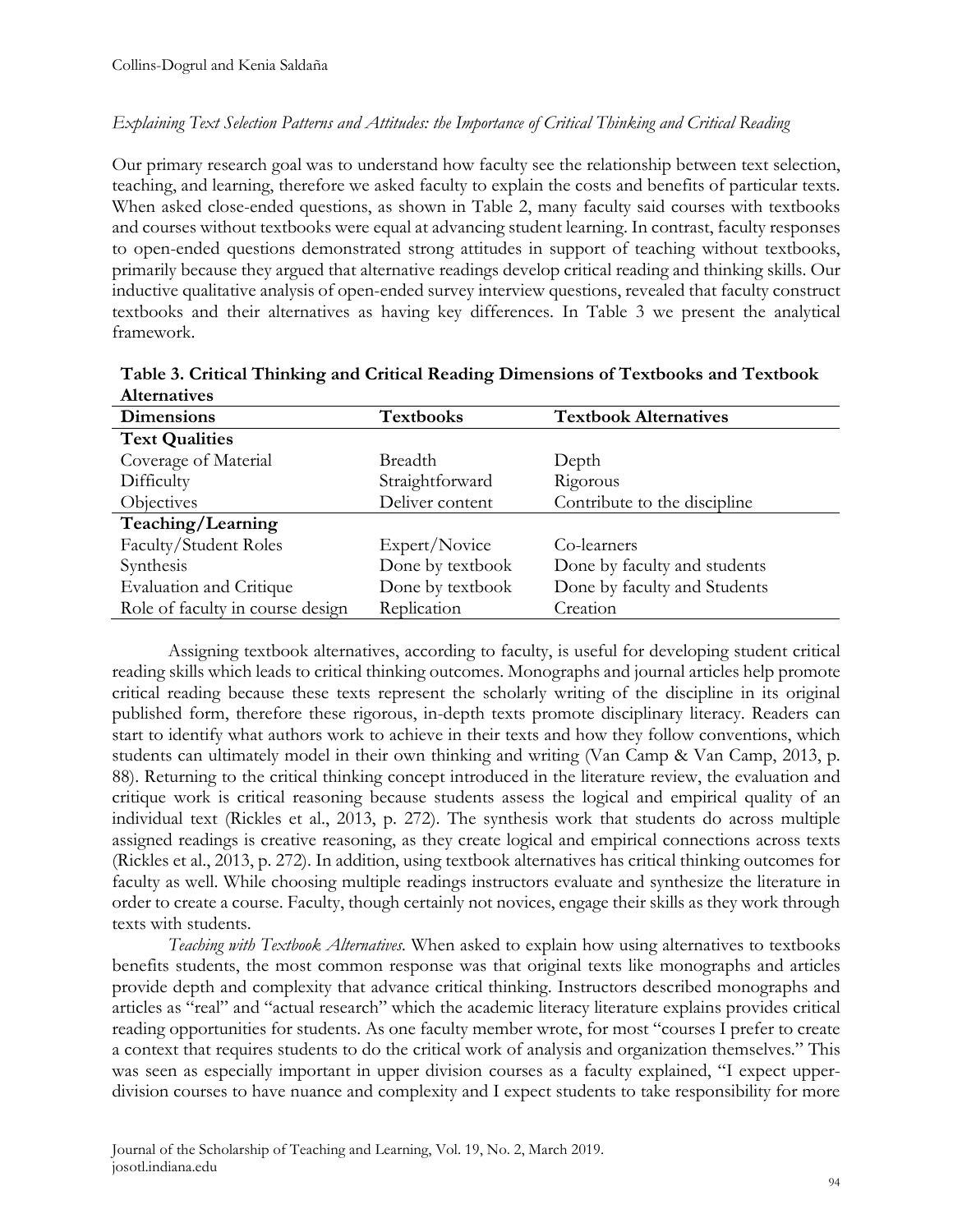of the analytic work – to do that they need to practice engaging complex texts [and] arguments and they need to learn to connect [and] compare arguments [and] data."

In response to various questions faculty alluded to what critical reading and critical thinking meant to them. They described these processes as a way to "evaluate strengths and weaknesses," to "synthesize the readings and find meaning through their own efforts rather than through reading the conclusions drawn by someone else," and to have "critical discussions of research methods and analytic claims." They wrote that using monographs and articles in a course helps instructors encourage students to "grapple with ideas" and learn how to disagree with an author's arguments or critique their methods. In contrast, one professor stated, textbooks "appear to be objective and full of 'right' answers and 'right' perspectives" denying students the ability to be part of the intellectual conversation.

Many faculty disparaged textbooks as "boring," "overly generalized," "simplistic," and "dumbed-down" none of which promotes critical reading. One respondent explained that some textbooks "spoon-feed the material to students," other respondents described textbooks, with their "pre-digested" material and "summaries" as promoting "content consumption" and "memorizing." Not surprisingly, many identified these texts as detrimental to students. As one respondent said, textbooks "get in the way of intellectual engagement." The faculty in this study tended to value developing an analytical skillset over teaching a breadth of content, joining a group of sociological pedagogy scholars that also argue for praxis (Ballantine et al., 2016; Greenwood & Howard, 2011; Zipp, 2012).

Faculty also valued how textbook alternatives stimulated their own engagement. When faculty design courses using journal articles and monographs, they critically read texts, then curate content, all the while considering student capacity and interests. Through their selection of texts faculty are making an argument about the discipline, as these texts function as exemplars that illustrate classic works, key theories, current debates, research methodologies, and disciplinary writing. Collections of texts in a course demand synthesis, faculty create connections and identify conflicts across the reading materials but also create opportunities for undergraduate students to do the same, thus engaging and promoting critical and creative reasoning in a classroom community.

Faculty described their own critical reading and critical thinking work in designing courses with textbook alternatives as one of the benefits of not using textbooks. As one respondent wrote, when faculty use alternatives to textbooks, teaching "comes from the mind and the heart of the instructor." Another added, textbooks "are based on the editor's views – with this [textbookalternative] technique, I am the editor of my own class materials." They explained that without textbooks it is important to "think deeply about what you are doing" and "engage intellectually with your discipline." Many agreed that this means in total that you have to spend "more time on your teaching." As one respondent said, teaching without a textbook requires "lots of work on the instructor's part" and respondents explained that this extra work takes place across most areas of teaching including syllabus construction, assessment design, and day-to-day in-class activities. In sum, there are critical thinking and critical reading benefits for students and faculty, as one responded explained, "Students and professors have to think harder and work together more to make sense of the material."

*Teaching with Textbooks.* When we asked respondents to identify the benefits of textbooks for students, they noted that textbooks can provide breadth, organization, and ease of use. Some respondents explained that textbooks are efficient vehicles for delivering extensive content. Content, of course, is a key component of many college courses and can be a necessary knowledge base for future classes. Others noted that textbooks can provide cohesive overall course structure, as one respondent explained, textbooks "provide a clear structure" and have a "logical flow." Professors noted that this organization can make learning more straightforward for students as a good textbook,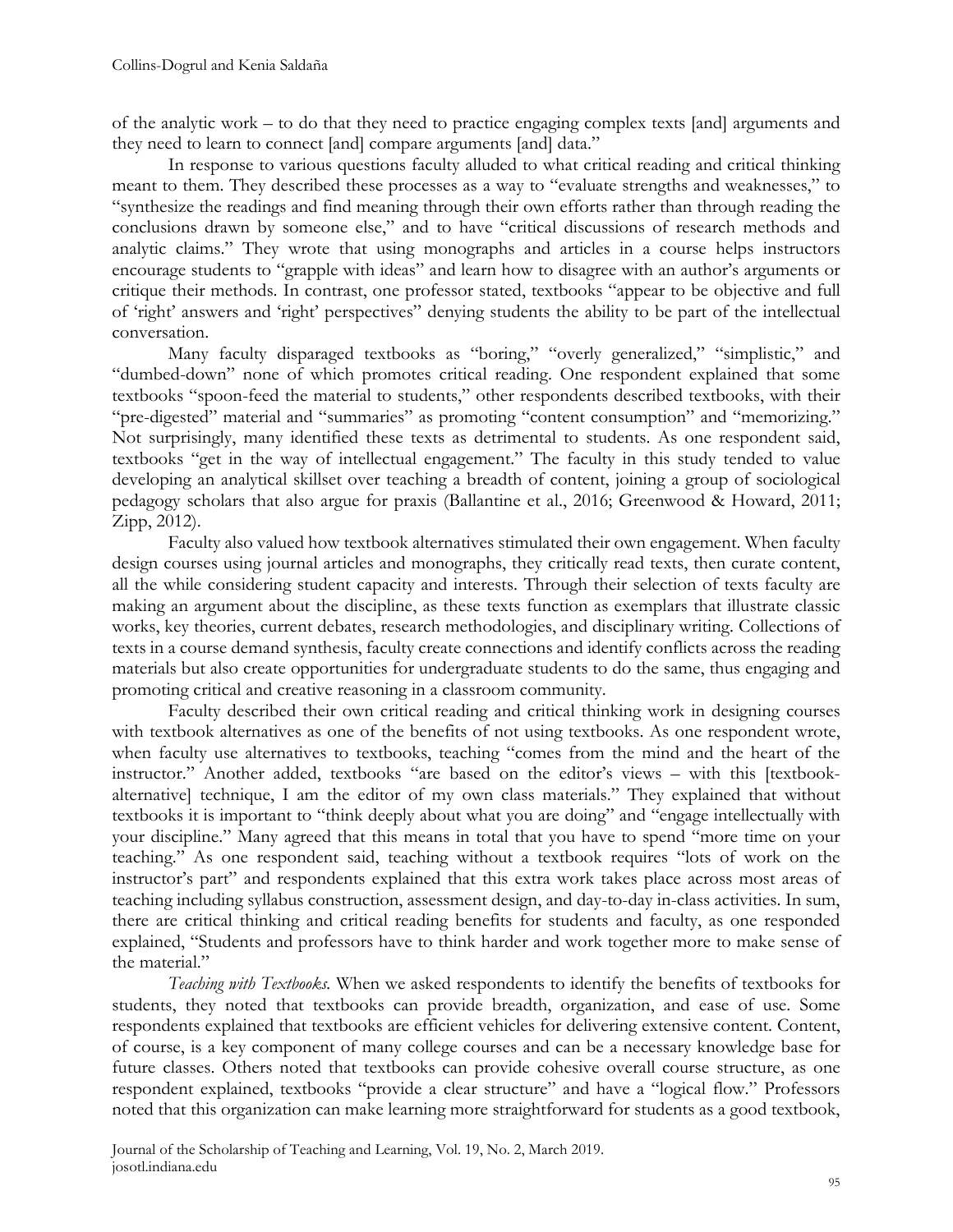"outlines what they should learn [and] provides clear explanations." They further explained that this gives students a "sense of security" and allows "weaker students [to] have something to hold onto and aid them if they get behind." A few respondents identified supplemental materials as a benefit for students, mentioning glossaries, indexes, study guides, vocabulary lists, reflection questions, and online components.

A small number of respondents said that the homogeneity of textbooks helped students advance through the curriculum because they ensured similar types of exposure to the discipline in lower-division courses regardless of the professor. As one respondent explained, "textbooks make it likely certain core material will be taught in all sections [of the same course]," and conversely when "readings are used, sections of the same course are less similar because they don't cover the same material." Respondents also identified textbooks as a protection against bad teaching. As one respondent wrote, a textbook "minimizes the effects of poor teachers because even if the teacher isn't great, all students have access to the same information." Another wrote, "Use of a textbook guarantees the student will gain some basic knowledge of the field from the course."

When we directly asked respondents about the strengths of textbooks, they identified the benefits outlined above, however, respondents were more likely to criticize textbooks than other types of readings. As one respondent vehemently wrote, "use texts and you are miss-educating your students" and another disparaged, "I suppose if you have very large classes and no interest in teaching they [textbooks] are the only way to go." Others negated their positive comments with qualifying statements like, students "get a (I think false) sense of coherence if the book is well edited" or that textbooks can be good if they are not overly "textbooky."

When we asked respondents to explain the benefits of textbooks for instructors, faculty explained that textbooks make teaching "easy" and were "a time saver." Instructors saw textbooks as a way to save prep-time, including not having to choose a selection of readings, to write exams, or to organize a syllabus from scratch. As one explained, the "material is already organized and structured." Another said that using a textbook means "less work finding reading material and coming up with accompanying assignments." One participant explained, "someone else has done the main part of the work, so we don't need to reinvent the wheel." A few others noted that textbooks help in "sub-areas with which we are less familiar" and similarly, instructors can "teach a variety of subjects without worrying as much about their own expertise." In sum, a major benefit of textbooks for instructors was they reduce preparation time.

Faculty designing courses with textbooks replicate more of their course design and content, which saves time, while faculty who use alternatives to textbooks engage in more creation, which is time consuming. We argue that course creation work without a textbook requires more synthesis, evaluation, and critique, meaning that faculty are critically reading and thinking in order to design their courses. Thus, faculty and students have a co-learning role, where their critical reading and thinking skills are developed and practiced as they teach and learn together. This model does come with potential costs beyond the extensive faculty time investment. It reduces the ability to transmit the core foundational knowledge in the discipline and increases the potential for idiosyncratic teaching and learning.

#### *Implications for Practice*

According to the instructors we surveyed, designing courses using alternatives to textbooks can be difficult for faculty and learning without a textbook can be challenging for students. Unfortunately, according to our respondents there are few face-to-face conversations on campus about designing courses around textbook alternatives. In our study, the overwhelming majority of respondents received no training or mentoring from their department (89%) or their institution (94%) in text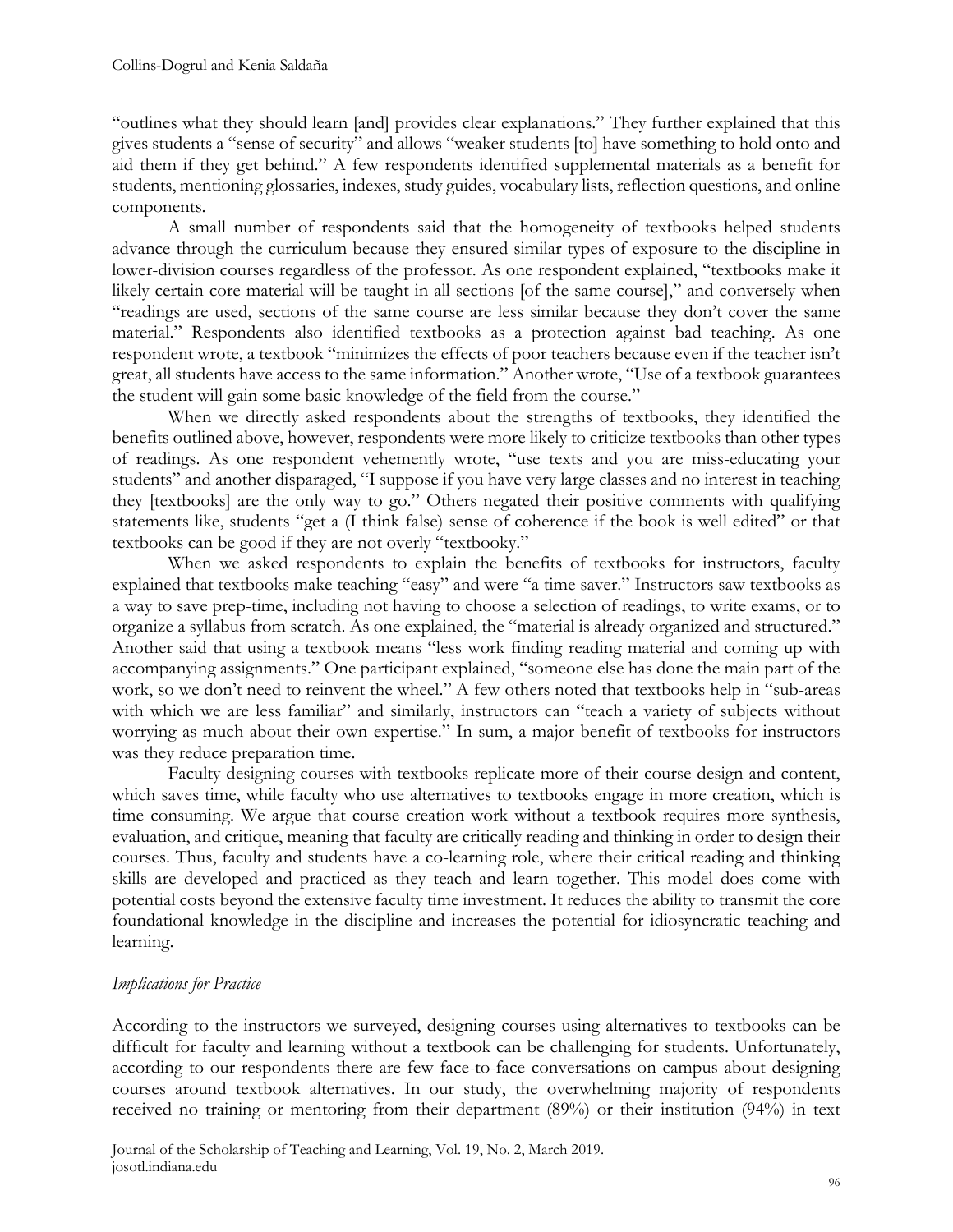selection and related teaching practices. When we asked how they learned to teach without a textbook, most said they modeled their classes from their own experiences as a learner. Others modeled their courses on their graduate education, as one wrote, "I thought about my graduate education and those seminars were frequently based on current readings and supplemented by classic works." A few noted that they learned from being a Teaching Assistant for professors with good teaching strategies. Only a few respondents mentioned that they talked to colleagues, borrowed syllabi, or read pedagogy literature. Certainly though, sociology instructors do share teaching ideas and resources through TRAILS, an online peer-reviewed library of sociology teaching resources, the Facebook group "Teaching with a Sociological Lens," which has over 4,000 members, and Twitter, where teaching focused accounts like @TheSocyCinema have over 14,000 followers. Still, this research suggests limited discussion about text selection making our question "what advice would you give to an instructor that is considering teaching without a textbook" useful. Here, we synthesize comments from our respondents to provide guidance for faculty that use textbook alternatives or are experimenting with them for the first time.

*Course Design.* When teaching without a textbook it is the job of the faculty to create the structure and sense of the discipline or sub-discipline that textbooks provide. Many of the respondents made clear the preparatory work involved with teaching with textbook alternatives. Without a textbook and accompanying supplemental materials, it is now the professor's job, as one respondent explained, to "ensure readings and course materials are tightly coupled with course objectives." During the course development phase one respondent noted that, "It is helpful to think through the main topics [and] issues you want to cover in the course before choosing specific readings." The respondent counseled that, "sometimes browsing a textbook is helpful to see how traditional textbooks carve up the topics." Once a professor has an overall structure of the course in mind, a respondent advised, "Pick three to four timely topical books" and "assure that they increase in their theoretical complexity as you go through the semester." Respondents recommended that monographs be "engaging" and "readable" but also that faculty need to be aware that, as one faculty explained, "there are things you might love that will never work in a class."

*Teaching Reading.* Our respondents, valued alternatives to textbooks, like research articles and academic monographs because these texts are more likely to have challenging content and reflect the practices of the discipline which promotes critical reading. As one faculty member explained, students "will learn far better by engaging with concrete examples of good…research, taken from a few areas of the discipline." However, academic monographs and research articles are primarily written for readers with more background and formal training in the discipline, creating challenges for undergraduate students. To address this, respondents recommended assigning regular graded and ungraded activities that provide structure and scaffolding to help students learn to critically read academic texts. Because of the challenges of difficult readings it is important as one instructor in our sample asserted, to "design assignments that assure reading and comprehension" and another advised to "assess students early and often." Describing assignments in detail is outside the scope of this paper, however the works cited includes numerous published examples of assignments that promote critical reading (Keller, 2008; Macpherson Parrott & Cherry, 2011; Roberts & Roberts, 2008; Van Camp & Van Camp, 2013; Williams, 2005).

*Lecture.* Professors identified organization as one of the key teaching and learning challenges in courses that do not use textbooks. One instructor noted that students "may have a harder time synthesizing the concepts they are reading in individual texts." We note that synthesis requires creative reasoning. A few others wrote that students can "get lost" without a textbook and that a textbookfree course "might feel disorganized." Many respondents shared that good lectures can address some of these problems. Lectures can help students situate particular readings into broader disciplinary ideas and practices. One professor counseled, "I think the professor really has to work long and hard at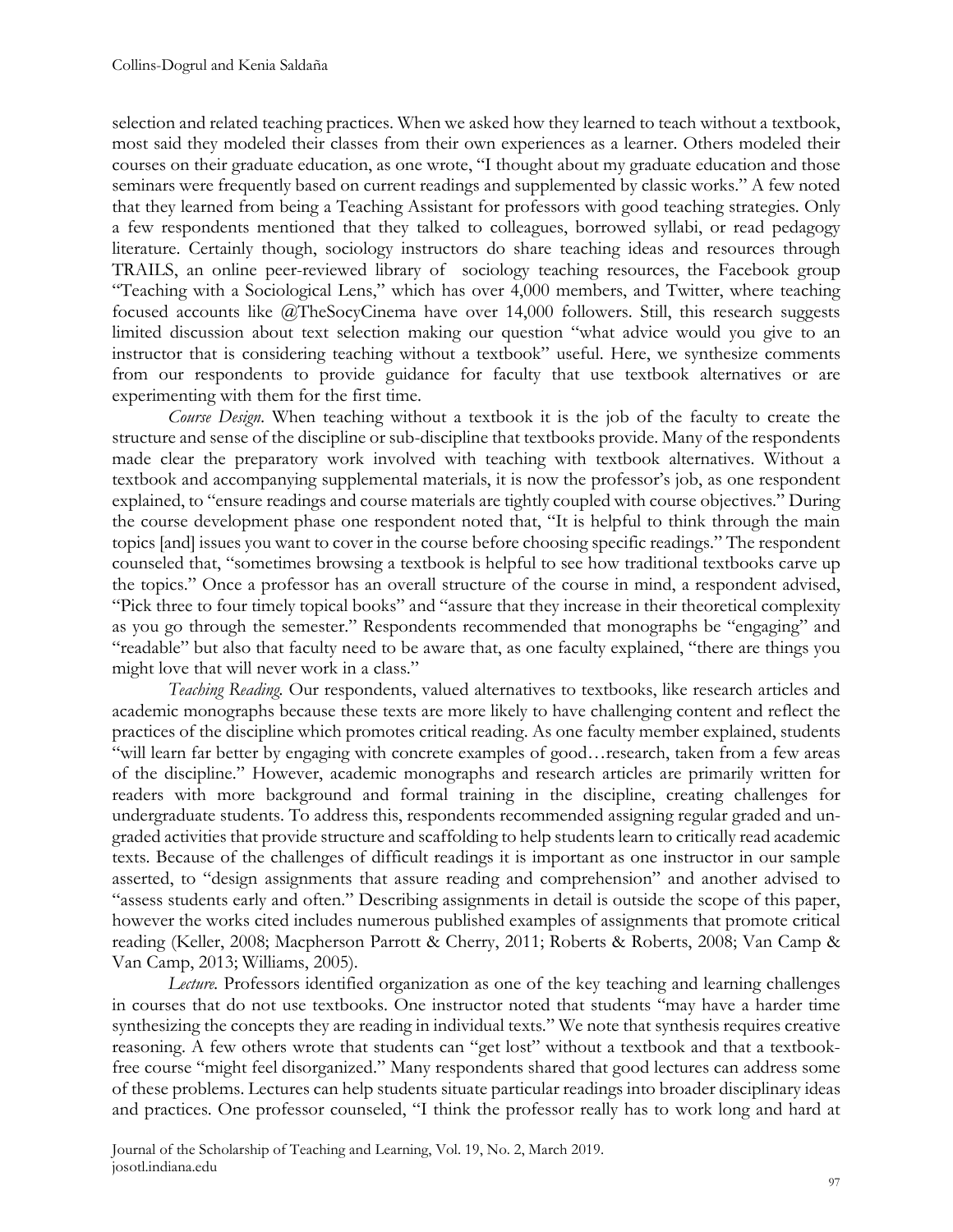making the books seamlessly work with each other." Without the structure of the textbook, it falls on faculty and students to create connections between individual readings and the discipline as a whole. In addition, to address the problem of students having partial learning, one instructor suggested that teachers "develop a solid set of lectures to provide all background so students get more out of the substantive readings you assigned." For lower division courses in particular a respondent said, "You have to be able to deliver the essential concepts…in other ways and then build those tools into the discussion of monographs, readers, media sources and other [materials]."

*Cost*. While pedagogy was the primary concern of the faculty we surveyed, they were also attuned to the financial burdens their students face. Texts can add to the cost of college. In the words of one respondent, textbooks are "exceedingly expensive." One textbook user explained, "I honestly feel bad sometimes having students pay the exorbitant prices." Some said that new editions makes it difficult to buy a used copy and to keep a copy on library loan, which increases cost. One respondent noted that the cost might keep students from buying the book resulting in lower reading compliance. Some remarked that the problem is most acute for low-income students. A nation-wide survey of faculty shows similar concerns about the high price of textbooks and fears that these prices reduce student purchasing of required books (Seaman & Seaman, 2017).

Our participants' worry about the cost of textbooks is part of current discussions about the increasing cost of college. The United States Congress requested a government investigation of the textbook industry to understand the role of textbooks in the increasing cost of higher education (United States Government Accountability Office, 2005). The research found that between 1986 and 2004 textbook prices nearly tripled, an increase twice the rate of inflation (United States Government Accountability Office, 2005, p. 2). Prices continue to grow. From January 2006 to July 2016 consumer prices for college textbook increased 88 percent (Bureau of Labor Statistics, 2016). Concerns over price have spurred a flurry of articles advocating for ditching textbooks and replacing them with free digital materials. Faculty from across academia argue that much free and up-to-date information from multiple perspectives is available on-line, through government websites and other reputable sources making textbooks relics of a pre-digital age (Carnevele, 2006; Talbert, 2007). Other faculty are retaining textbooks, but are choosing free or very little cost options that are open educational resources provided by non-profit organizations like OpenStax or state initiatives like the California Digital Open Source Library (Ozdemir & Hendricks, 2017; Seaman & Seaman, 2017). While none of our respondents advocated for abandoning hard-copy books altogether, they did suggest that alternative readings can reduce costs by providing free digital materials on course management systems, as well as lower-cost printed material.

## **Conclusion**

Text selection is an important course design decision. This research sheds light on the types of texts faculty assign, focusing on textbooks and their alternatives, as well as how faculty understand the consequences of these choices on teaching and learning. The research adds to a literature that primarily consists of case studies and focuses on learners more than teachers. The sociology faculty we surveyed were more likely to assign journal articles, monographs, and readers than textbooks in both upper division and lower division courses. However, over half of the sample used textbooks in at least one of their classes. Inductive analysis of qualitative comments revealed that faculty view textbooks and alternative readings as fundamentally different. Faculty believed that courses using alternatives to textbooks best advance student learning, specifically critical reading and critical thinking, where students evaluate and critique texts in order to create their own analyses. However, they noted that textbooks excel at delivering large amounts of homogeneous content in an organized manner, which ensures that certain topics are explored regardless of the quality, training, or interests of particular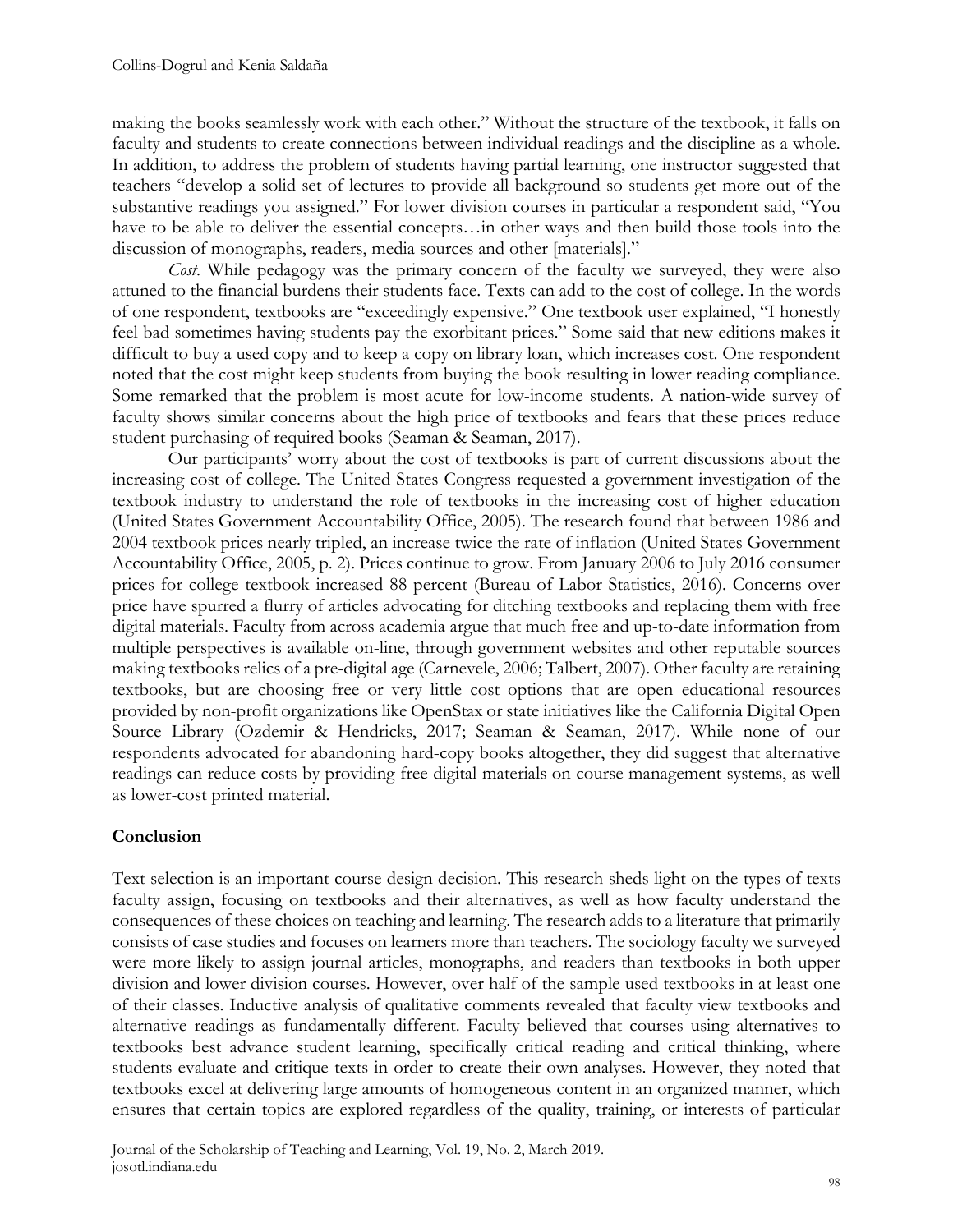instructors. While faculty stated that textbooks can reduce the time it takes to design a course, they valued how choosing alternative readings engaged their own critical and creative reasoning as they selected texts and worked through the readings alongside students.

Most faculty in United States colleges and universities use textbooks. This study is not a critique of their practice. Our survey respondents, sociology faculty at small private institutions in one Western state, were chosen because we determined they would have a higher likelihood of teaching with a variety of texts due to their institutional context. Faculty at larger institutions and in other disciplines are faced with a different set of opportunities and constraints, as well as disciplinary cultures, which shape text selection and teaching. As Gee (2010) explains, literacy develops within particular contexts. Nonetheless, this research suggests that faculty should consider using textbook alternatives, which combined with purposeful teaching, can promote critical reading and critical thinking learning outcomes, as well as bring faculty and students together into a learning community. While some might believe that only the most prepared students are ready for disciplinary texts in their original form, faculty in this study taught in institutions with widely varying acceptance rates, suggesting different student preparation levels, yet they assigned difficult readings. In addition, faculty also commonly used journal articles and monographs in lower division courses populated by students new to the discipline. Careful curation of readings, combined with academic literacy instruction, is crucial for success.

Instructors suggest that teaching with textbook alternatives requires practices that differ from teaching with textbooks. This approach requires more investment in course design, including choosing topics and readings, and creating assignments and lectures that provide synthesis, organization, and background. They also suggest that investing more time in teaching literacy skills and assessing these skills is essential. As one professor counseled, aim high and "assume your students are capable of understanding research and theoretical monographs [and] articles with your guidance." The benefit for students and faculty is more authentic engagement with the discipline in their courses, giving them both opportunities to evaluate and critique texts and create their own analyses.

#### **References**

- Ballantine, J., Greenwood, N., Howard, J. R., Kain, E. L., Pike, D., Schwartz, M., . . . Zipp, J. F. (2016). Does the center hold? Reflections on a sociological core. *Teaching Sociology, 44*(3), 151- 162. doi:10.1177/0092055X16647432
- Broadbear, J. T. (2003). Essential elements of lessons designed to promote critical thinking. *The Journal of Scholarship of Teaching and Learning, 3*(3), 1-8.
- Bureau of Labor Statistics. (2016). The economics daily, College tuition and fees increase 63 percent since January 2006. Retrieved from [https://www.bls.gov/opub/ted/2016/college-tuition](https://www.bls.gov/opub/ted/2016/college-tuition-and-fees-increase-63-percent-since-january-2006.htm)[and-fees-increase-63-percent-since-january-2006.htm](https://www.bls.gov/opub/ted/2016/college-tuition-and-fees-increase-63-percent-since-january-2006.htm)
- Carnevele, D. (2006). An environmental-science course ditches textbook. <http://chronicle.com/article/An-Environmental-Science/18490/>
- Dardig, J. C. (2008). Throw away your textbook and increase discussion. *College Teaching, 56* (2), 128- 128.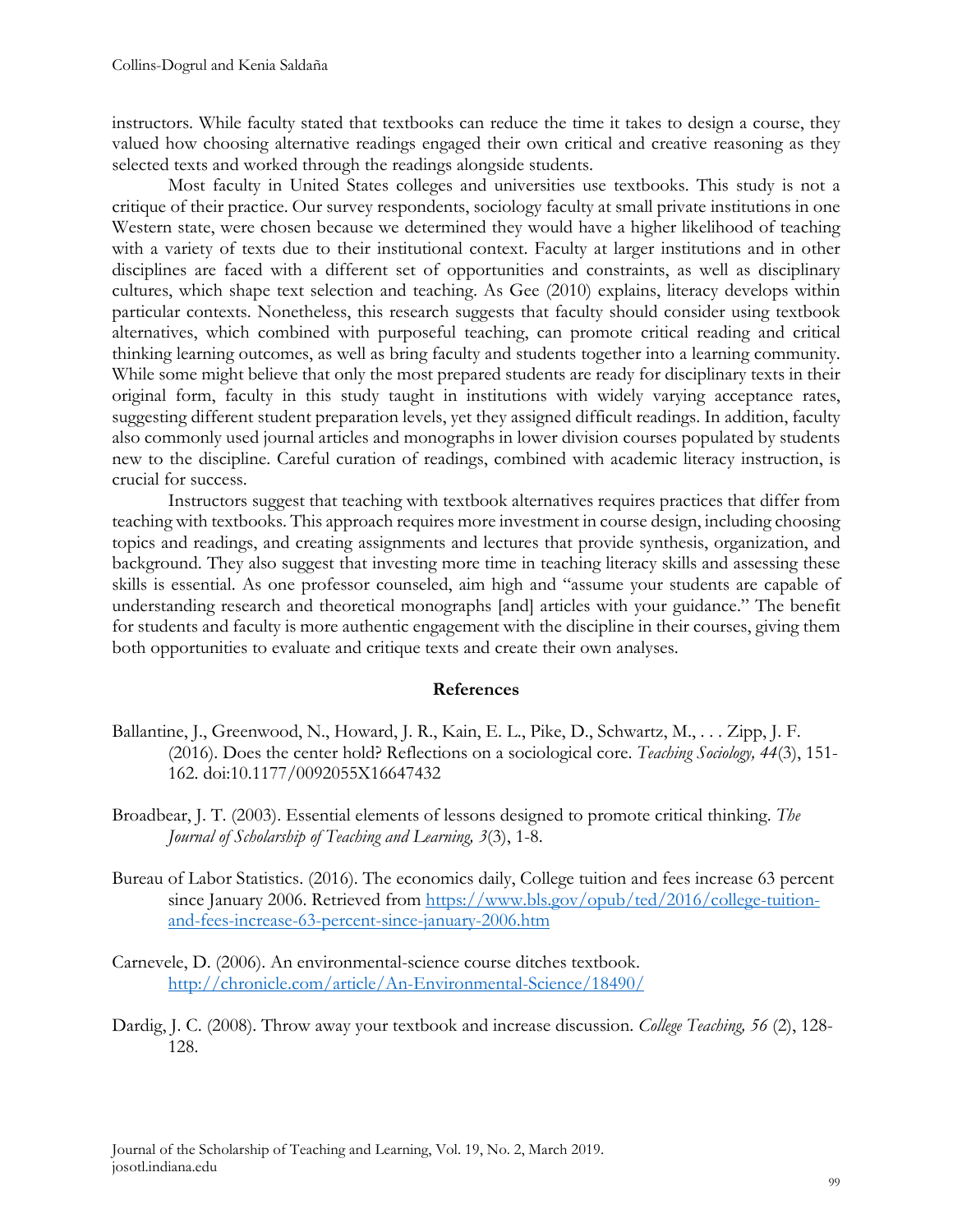- Gee, J. P. (2010). A situated sociocultural approach to literacy and technology. In E. A. Baker (Ed.), *The New Literacies: Multiple Perspectives on Research and Practice* (pp. 165-193). New York: Guilford.
- Graham, F. (1988). Some observations on sociology textbooks: An editorial perspective. *Teaching Sociology, 16*(4), 356-365.
- Greenwood, N. A., & Howard, J. R. (2011). *First contact: Teaching and learning in introductory sociology*. Rowman & Littlefield Publishers.
- Keith, B., & Ender, M. G. (2004). The sociological core: Conceptual patterns and idiosyncracies in the structure and content of introductory sociology textbooks, 1940-2000. *Teaching Sociology, 32*(1), 19-36.
- Keller, J. G. (2008). Questions first: Introducing critical thinking using the Text Analysis Matrix (TAM). *Journal of the Scholarship of Teaching and Learning, 8*(2), 11-24.
- Macionis, J. (1988). Textbooks and sociology: A case of professional dependency. *Teaching Sociology, 16*(4), 420-423.
- Macpherson Parrott, H., & Cherry, E. (2011). Using structured reading groups to facilitate deep learning. *Teaching Sociology, 39*(4), 354-370.
- Neuman, L. W. (2006). *Social research methods: Qualitative and auantitative approaches*. Boston, MA: Pearson Education, Inc.
- Ozdemir, O., & Hendricks, C. (2017). Instructor and student experiences with open textbooks, from the California open online library for education (Cool4Ed). *Journal of Computing in Higher Education, 29*(1), 98-113. doi:10.1007/s12528-017-9138-0
- Pawan, F., & Honeyford, M. A. (2009). Academic literacy and the new college learner. In R. F. Flippo & D. C. Caverly (Eds.), *Handbook of College Reading and Study Strategy Research* (pp. 26- 46). New York: Routledge.
- Pugh, S. L., Pawan, F., & Antommarchi, C. (2000). Academic literacy and the new college learner. In R. F. Flippo & D. C. Caverly (Eds.), *Handbook of College Reading and Study Strategy Research* (pp. 25-42). London: Lawrence Erlbaum Associates, Publishers.

Rautman, A. E. (2014). A student's guide to critical reading using APPS. *College Teaching, 62*(2), 76-76.

- Rickles, M. L., Schneider, R. Z., Slusser, S. R., Williams, D. M., & Zipp, J. F. (2013). Assessing change in student critical thinking for introduction to sociology classes. *Teaching Sociology, 41*(3), 271-281. doi:10.1177/0092055x13479128
- Ritzer, G. (1988). Problems, scandals, and the possibility of 'Textbookgate': An author's view. *Teaching Sociology, 16*(4), 373-380.